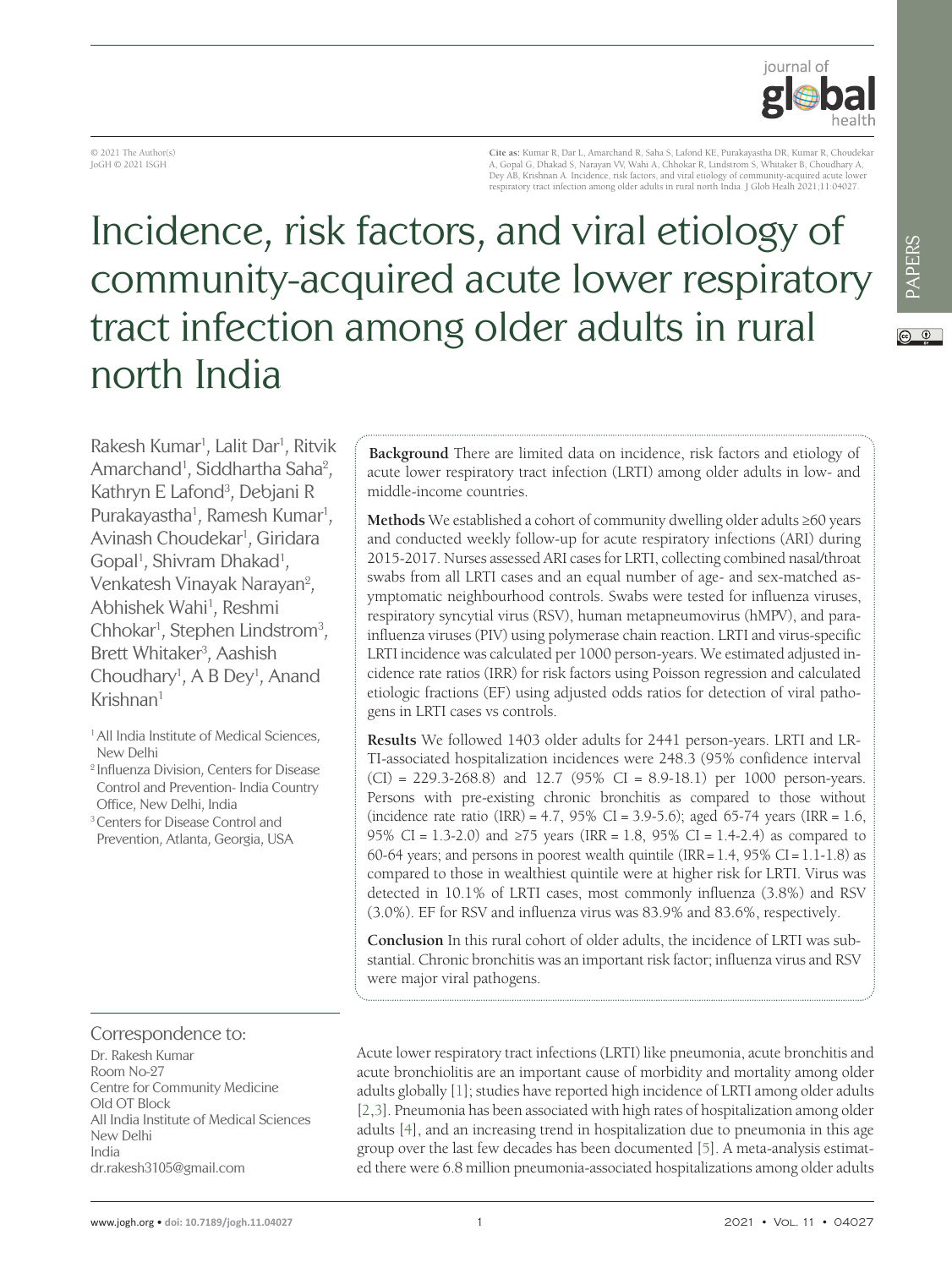worldwide in the year 2015 with 1.1 million in-hospital deaths [4]. Studies have reported substantial 30-day mortality of up to 12%-14% among older adults after an episode of pneumonia [6,7]. Pneumonia among older adults imposes a significant economic burden; one study reported the annual cost of pneumonia among adults in the United States to be more than\$ 17 billion annually in 2005 [8]. Other studies have also reported high costs of pneumonia care among older adults [9,10].

In India, community-acquired LRTI is a common cause of death among older adults [11]. Studies conducted to date in India on etiology of LRTI among older adults were hospital-based and focused on bacterial etiology [12,13]. As many patients in this age group have poor access to hospitals [14], hospital-based studies are likely to give a biased estimate of the incidence and etiology of LRTI. Viruses are implicated in a large number of LRTI in this age group. [15]. Information on burden and viral etiology of LRTI among older adults in India is lacking. In recent systematic reviews on community-acquired pneumonia-associated hospitalization or on viral etiologic agents of acute respiratory infections (ARI) among older adults, none of the included studies were from India [4,15].

As the proportion of older adults increase with increasing life-expectancy in India, LRTI among older adults is likely to become a significant public health problem. The National Programme for the Healthcare of Elderly (NPHCE) was launched in India to provide comprehensive preventive care and health promotion to older adults [16]. Though vaccination against pneumococcus and influenza are recommended by the World Health Organization, lack of robust estimates on burden and etiology of LRTI in India hampers effective policy formulation in this regard. To our knowledge, no study has estimated the burden of LRTI among community-dwelling older adults through longitudinal follow-up in India. In 2017, India had 13% of the global population of individuals aged 60 years and above, therefore any robust global estimate of burden of LRTI needs data from India. Hence, we established a dynamic cohort of community-dwelling older adults (≥60 years of age) in rural north India to generate evidence on incidence and viral etiology of LRTI.

### METHODS

We established a dynamic cohort in five villages, four rural and one peri-urban, in the Ballabgarh block in the Faridabad district of the northern Indian state of Haryana. We conduct a census every year to update the demographic details of this population. The study area had a total population of 17 966 as of 1 January 2015. The geographic coordinates of the study area are 28.3388°N, 77.3206°E. There are three distinct seasons ie, winter (November-February), summer (March-June) and monsoon (July-October). Average annual rainfall is 657 mm. Healthcare in the study area is mostly delivered in clinics by unqualified private health practitioners and at three public health sub-centres managed by auxiliary nurse-midwives. The study setting has been described previously [17].

We generated a list of individuals from the demographic database who have been residing in the study area for at least six months and who were age ≥60 years on 1 January 2015. Field investigators approached those eligible at home to obtain written informed consent for participation. Field investigators continued to enrol resident individuals as they turned 60 during the study period. We excluded those individuals who could not give valid informed consent, were not likely to be available for surveillance during the period of study for any reason, or refused to be part of the cohort. Participants exited the cohort if they migrated out of the study area, died, or withdrew consent to participate.

Project physicians screened the participants for pre-existing chronic bronchitis and other chronic morbidities including self-reported diabetes, hypertension, cardiac disorders, stroke, liver disorders, renal disorders and malignancy through medical history and clinical examination at baseline. The clinical examination consisted of systemic examination of the participant by a physician including pulse and blood pressure measurement, and auscultation and was used to diagnose condition like hypertension, paralysis, hepatomegaly etc. Chronic bronchitis was defined as presence of cough for at least 3 consecutive months for 2 successive years [18]. Information on socio-economic indicators like possession of household items, use of solid fuel in the household, and individual risk factors like co-morbidities and smoking habits were collected at the baseline interview using a structured questionnaire.

We followed all participants through weekly surveillance for acute respiratory infections (ARI) at home by trained field investigators. ARI was identified based on new onset of either cough, nasal discharge, sore throat, or difficulty in breathing; or worsening of any pre-existing respiratory symptoms (cough, difficulty in breathing, increase in sputum production). In those with chronic bronchitis, definition was modified to include new onset of fever in past 7 days. Trained nurses visited all the ARI cases detected on the same day for clinical as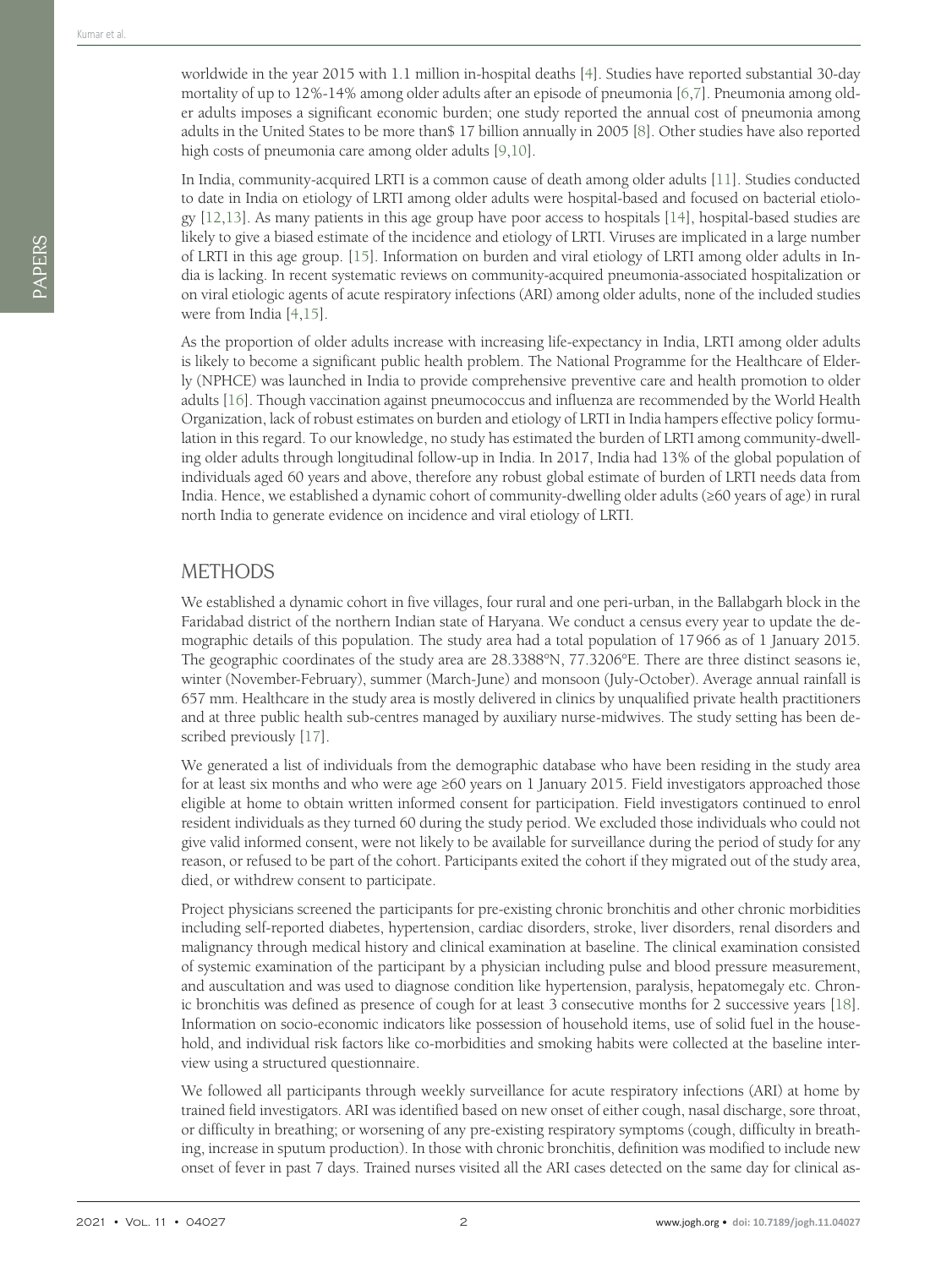sessment. They classified ARI cases as either LRTI, or in those without symptoms and signs suggestive of LRTI as acute upper respiratory tract infection (URTI). LRTI was defined as ARI with respiratory rate ≥20/min, and presence of ≥1 of the lower respiratory symptoms of productive cough, chest pain on breathing, or wheezing [19]. Surveillance case definitions are given in **Box 1**. Nurses recruited asymptomatic controls without symptoms of ARI in the previous 7 days in the ratio of 1:1 for every case of LRTI. Controls were matched for age (±5 years), sex, and neighbourhood. All those hospitalized were either visited in the hospital or at home, and the discharge summary was accessed to ascertain diagnosis at admission.

**Box 1.** Surveillance definitions used in the study.

**Chronic bronchitis:** Presence of cough for at least 3 consecutive months for 2 successive years.

**Acute Respiratory Infection** (in those without chronic bronchitis): New onset of either cough, nasal discharge, sore throat, or difficulty in breathing in past 7 days.

**Acute Respiratory Infection** (in those with chronic bronchitis): Worsening of any pre-existing respiratory symptoms (cough, difficulty in breathing, increase in sputum production), or new onset of fever or any of following respiratory symptoms, ie, cough, nasal discharge, sore throat, sputum production, or difficulty in breathing in past 7 days.

**Acute Lower Respiratory Tract Infections**: Cases of ARI with respiratory rate ≥20/min, and ≥1 lower respiratory symptom of productive cough, chest pain on breathing, or wheezing.

Mid-turbinate nasal and throat specimens were obtained from all LRTI cases and asymptomatic controls. Specimens were collected using Dacron swabs, combined in the same tube of viral transport medium and transported to the virology laboratory at the All India Institute of Medical Sciences (AIIMS), New Delhi on ice in triple-sealed containers within 24 hours of collection. Specimen aliquots were stored at -80°C until testing was initiated. Total nucleic acid was extracted from each specimen with the Roche LC 2.0 TNA extractor platform using the Roche MagNa Pure LC 2.0 Total Nucleic Acid Isolation kit (Roche Inc., Germany). Real-time reverse transcription polymerase chain reaction (rRT-PCR) was performed using United States Centers for Disease Control and Prevention (CDC) protocols for detection of influenza viruses, respiratory syncytial virus (RSV), human metapneumovirus (hMPV), and parainfluenza viruses 1-3 (PIV) [20,21].

We developed standardized protocols for paper-based data collection, interviewing, taking medical measurements, collecting biological specimens, and processing the collected data. Study staff were trained and re-trained in these protocols. Senior study staff supervised field data collection. The virology laboratory followed appropriate internal and external quality assurance protocols.

Data were entered into a MySQL database, and encrypted data were regularly backed up. A new episode of ARI or LRTI was defined as presence of new symptoms after a symptom-free interval of 14 days. All weekly data on symptoms for each participant were linked to delineate each episode of ARI. Person-time (person-year) of risk was used as the denominator for the estimation of incidence of LRTI and hospitalization with 95% confidence intervals (95% CIs) using the normal approximation method.

We calculated incidence rates and crude rate ratios stratified for sub-categories of age, sex, presence of co-morbidities, ever use of smoked tobacco, wealth score quintile, and use of solid fuel in the household. Age was recorded as the age at the start of the episode. We calculated wealth score at household level through principal components analysis of data on possession of household items. We calculated adjusted incidence rate ratios (aIRR) for these risk factors through multi-level Poisson regression modelling, adjusting for above-listed risk factors at the individual level, as well as clustering at the household level. We calculated prevalence of each pathogen as the proportion of LRTI episodes associated with the specific pathogen out of all LRTI episodes detected among the participants. We constructed multivariable logistic regression models for each pathogen to estimate the adjusted odds ratio (aOR) with the dependent variable in each model being the clinical status, ie, LRTI case or asymptomatic control. For calculation of aOR, presence of a virus was considered as the exposure; we compared odds of a positive detection of a specific virus between LRTI cases and asymptomatic controls, and adjusted for confounders defined a priori (age, sex, and month of sample collection). We used the aOR to calculate the pathogen-specific etiologic fraction (EF) or the proportion of LRTI in the population with a viral pathogen in which the pathogen can be attributed to have played a possible causal role in disease development using the equation EF = [aOR–1]/aOR.This approach has previously been used to calculate etiologic fraction of viruses in LRTI [15,22,23]. Agent-specific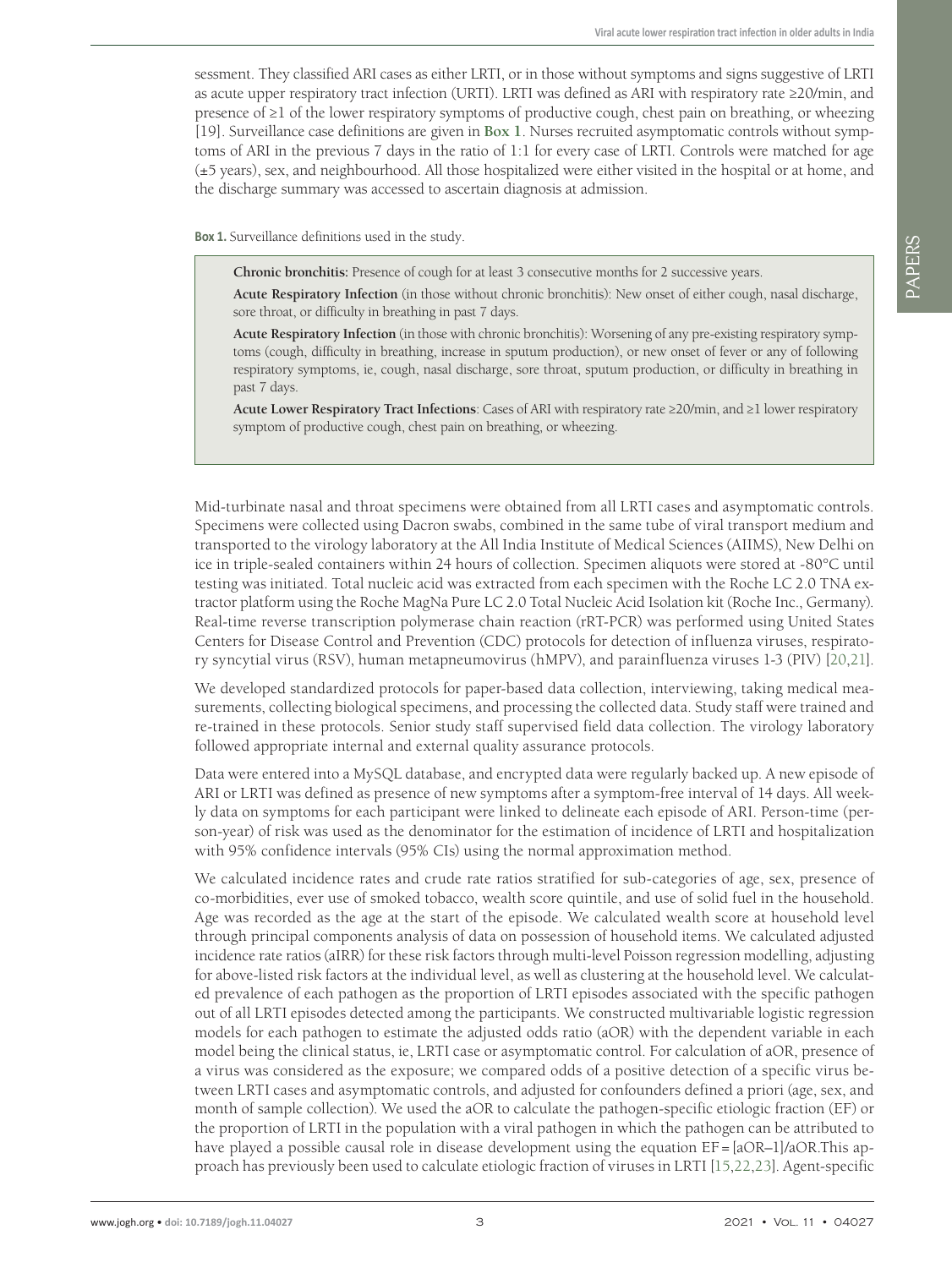

Total person-years of follow-up: 2441

**Figure 1.** Flowchart depicting recruitment and loss to follow up of the study participants of the cohort.

crude LRTI incidence rates were multiplied by EF to calculate adjusted LRTI incidence rates. All analyses were conducted in Stata 12 (StataCorp, 2011). The study was approved by the institute ethics committee of All India Institute of Medical Sciences (AIIMS), New Delhi (Ethics approval No: IEC/OP-07/14.11.2014, RP-50/2014) and the Institutional Review Board at United States Centers for Disease Control and Prevention (US CDC), Atlanta (protocol number-6296).

#### RESULTS

We followed 1403 older adults from 979 households during January 2015 to January 2017 for a total of 2441 person-years (**Figure 1**). One hundred and twelve participants died during the period of follow up, and 12 migrated out of the study area. Of the 1403, 53% were women, 25.4% had pre-existing chronic bronchitis, 42.3% were currently smoking tobacco, and 59.7% had ever smoked tobacco. Seventy percent of the households were using solid fuel. A total of 8834 episodes of ARI and 606 episodes of LRTI were detected during the study period. One or more of the 606 LRTI episodes occurred among 371 participants. Among 371 participants with LRTI, 66 had two episodes, 40 had three episodes, 10 had four episodes, 11 had five episodes and 3 had six episodes during the study period. Among participants with LRTI, the mean respiratory rate was 28.2 (SD = 4.9); 99.3% reported cough 93.4% of which was productive, 45.4% reported difficulty in breathing, 47.4% reported fever, 61.1% reported chest pain, and 61.7% reported wheeze. All three lower respiratory symptoms of productive cough, chest pain and wheeze was reported in 41.6% of participants with LRTI.

The unadjusted incidence of LRTI per 1000 person-years was 248.3 (95% CI = 229.3-268.8); 291.9 (95% CI = 262-325.3) among men and 211.0 (95% CI = 187.6-237.3) among women. Incidence of LRTI increased with age among both men and women. Incidence of LRTI per 1000 person-years among those in the age group 60-64 years was 144.7 (95% CI = 122.5-171.0) compared to 375.1 (95% CI = 325.2-432.8) among those aged ≥75 years (**Table 1**). There were 31 LRTI hospitalization episodes. The LRTI hospitalization rate per 1000 person-years was 12.7 (95% CI = 8.9-18.1): 16.9 (95% CI = 10.8-26.6) among men and 9.1 (95% CI = 5.2-16.1) among women. Sex-specific hospitalization rates increased with age in men but not in women. Thirty-day allcause mortality after an episode of LRTI was 3.5% with 21 deaths in 606 episodes.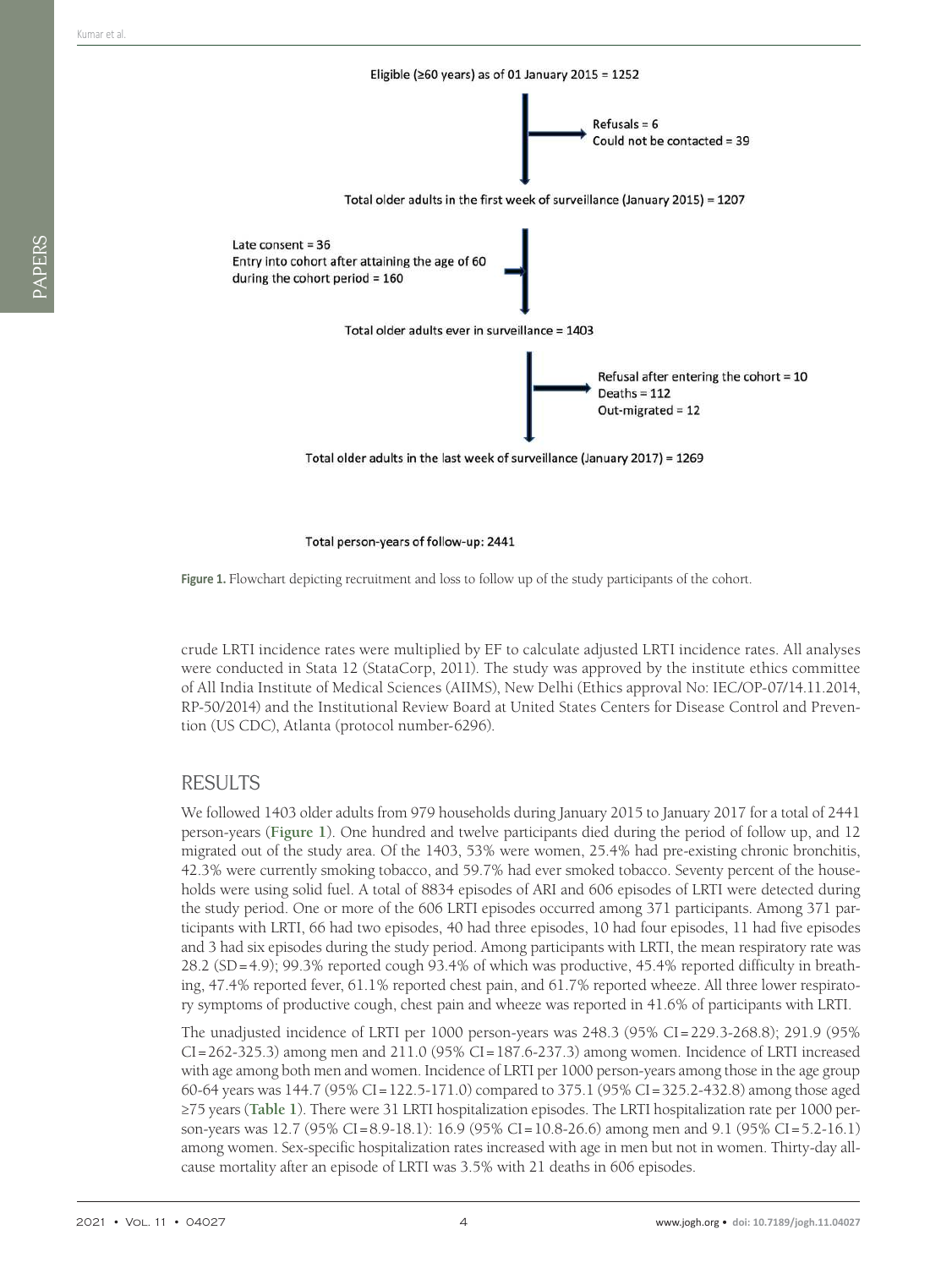| <b>AGE</b>              | <b>TOTAL PER-</b>                         | <b>TOTAL</b> | INCIDENCE OF LRTI*(95% CI) |       |                                                                                             | INCIDENCE OF LRTI-ASSOCIATED HOSPITALIZATION (95% CI)* |                                   |                  |
|-------------------------|-------------------------------------------|--------------|----------------------------|-------|---------------------------------------------------------------------------------------------|--------------------------------------------------------|-----------------------------------|------------------|
| <b>GROUP</b><br>(YEARS) | SON YEARS OF EPISODES<br><b>FOLLOW UP</b> | OF LRTI      | Men                        | Women | Combined                                                                                    | Men                                                    | Women                             | Combined         |
| 60-64                   | 953.6                                     | 138          |                            |       | 141.1 (110.0-181.0) 147.8 (118.0-185.0) 144.7 (122.5-171.0) 9.1 (3.4-24.4)                  |                                                        | $11.7(5.3-26.1)$ $10.5(5.6-19.5)$ |                  |
| $65 - 74$               | 986.2                                     | 280          |                            |       | 345.9 (295.7-404.7) 231.7 (194.3-276.2) 283.9 (252.5-319.2) 15.5 (7.4-32.6)                 |                                                        | $9.3(3.9-22.4)$ 12.2 (6.9-21.4)   |                  |
| $\geq 75$               | 501.2                                     | 188          |                            |       | 471.3 (391.0-568.1) 291.3 (233.3-363.7) 375.1 (325.2-432.8) 34.3 (17.1-68.5) 3.7 (0.5-26.6) |                                                        |                                   | $18.0(9.3-34.5)$ |
| Total                   | 2441.0                                    | 606          |                            |       | 291.9 (262.0-325.3) 211.0 (187.6-237.3) 248.3 (229.3-268.8) 16.9 (10.8-26.6) 9.1 (5.2-16.1) |                                                        |                                   | $12.7(8.9-18.1)$ |

**Table 1.** Age and sex-specific incidence of LRTI and LRTI -associated hospitalization among adults age ≥60 y in rural Ballabgarh, India

LRTI – lower respiratory tract infection, CI – confidence interval

\*Per 1000 person-years.

Persons with pre-existing chronic bronchitis as compared to those without (IRR =  $4.7$ ,  $95\%$  CI =  $3.9-5.6$ ); aged 65-74 years (IRR = 1.6, 95% CI = 1.3-2.0) and ≥75 years (IRR = 1.8, 95% CI = 1.4-2.4) as compared to 60-64 years; and persons in poorest wealth quintile  $\text{(IRR = 1.4, 95\% CI = 1.1-1.8)}$ ; as compared to wealthiest quintile were at higher risk for LRTI (**Table 2**).

Viral pathogens were detected in 61 (10.1%) of the LRTI cases. The viruses detected among LRTI cases were influenza (23, 3.8%), RSV (18, 3.0%), hMPV (9, 1.5%), and PIV (11, 1.9%). Adjusted odds ratio for influenza viruses was  $6.1$  (95% CI=2.3-16.6) and for RSV was  $6.2$  (95% CI=2.0-19.1). Adjusted etiologic fractions for influenza viruses and RSV were 83.6% (95% CI = 56.5%-94.0%) and 83.9% (95% CI = 50.0%-94.8%) (**Table 3**). The adjusted incidence per 1000 person-years varied from 2.2 (hMPV) to 7.9 (influenza viruses). While the incidence of influenza, RSV, and hMPV-associated LRTI was higher in older age groups, PIVs were more common in younger age groups (**Table 4**). The detection of all viral pathogens were more common during the winter months (November-February), while influenza viruses and PIVs also circulated during the monsoon season (July-October) (**Figure 2**).

**Table 2.** Risk factors for LRTI among adults age ≥60 years in rural Ballabgarh, India

| <b>INCIDENCE RATE* (95% CI)</b> | <b>CRUDE RATE RATIO (95% CI)</b> | <b>ADJUSTED RATE RATIO (95% CI)</b> |
|---------------------------------|----------------------------------|-------------------------------------|
|                                 |                                  |                                     |
| 144.7 (122.5-171.0)             | Reference                        | Reference                           |
| 283.9 (252.5-319.2)             | $1.9(1.6-2.4)$                   | $1.6(1.3-2.0)$                      |
| 375.1 (325.2-432.8)             | $2.6(2.1-3.2)$                   | $1.8(1.4-2.4)$                      |
|                                 |                                  |                                     |
| 291.9 (262.0-325.3)             | Reference                        | Reference                           |
| 211.0 (187.6-237.3)             | $0.7(0.6-0.8)$                   | $0.9(0.7-1.1)$                      |
|                                 |                                  |                                     |
| 123.8 (108.8-141.0)             | Reference                        | Reference                           |
| 630.2 (569.8-697.0)             | $5.1(4.3-5.9)$                   | $4.7(3.9-5.6)$                      |
|                                 |                                  |                                     |
| 239.5 (219.6-261.2)             | Reference                        | Reference                           |
| 308.0 (252.1-376.2)             | $1.3(1.0-1.6)$                   | $1.3(1.1-1.7)$                      |
|                                 |                                  |                                     |
| 173.7(146.9-205.3)              | Reference                        | Reference                           |
| 290.7 (261.5-323.0)             | $1.7(1.4-2.0)$                   | $1.1(0.9-1.4)$                      |
|                                 |                                  |                                     |
| 311.3 (265.4-365.2)             | $1.5(1.2-1.8)$                   | $1.4(1.1-1.8)$                      |
| 283.6 (240.4-334.5)             | $1.3(1.0-1.7)$                   | $1.2(1.0-1.6)$                      |
| 229.3 (189.9-276.9)             | $1.1(0.8-1.4)$                   | $1.0(0.7-1.3)$                      |
| 206.8 (170.7-250.7)             | $1.0(0.7-1.3)$                   | $0.8(0.6-1.2)$                      |
| 211.6 (174.3-256.9)             | Reference                        | Reference                           |
|                                 |                                  |                                     |
| 219.0 (187.0-256.4)             | Reference                        | Reference                           |
| 260.6 (237.6-285.7)             | $1.2(1.0-1.4)$                   | $1.1(0.9-1.4)$                      |
|                                 |                                  |                                     |

LRTI – lower respiratory tract infection, CI – confidence interval

\*Per 1000 person-years

†Any other co-morbidity included self-reported diabetes, hypertension, cardiac disorders, stroke, liver disorders, renal disorders and malignancy.

§Data on tobacco smoke was not available for some of the participants.

¶Household level data not available from two participants from one household.

PAPERS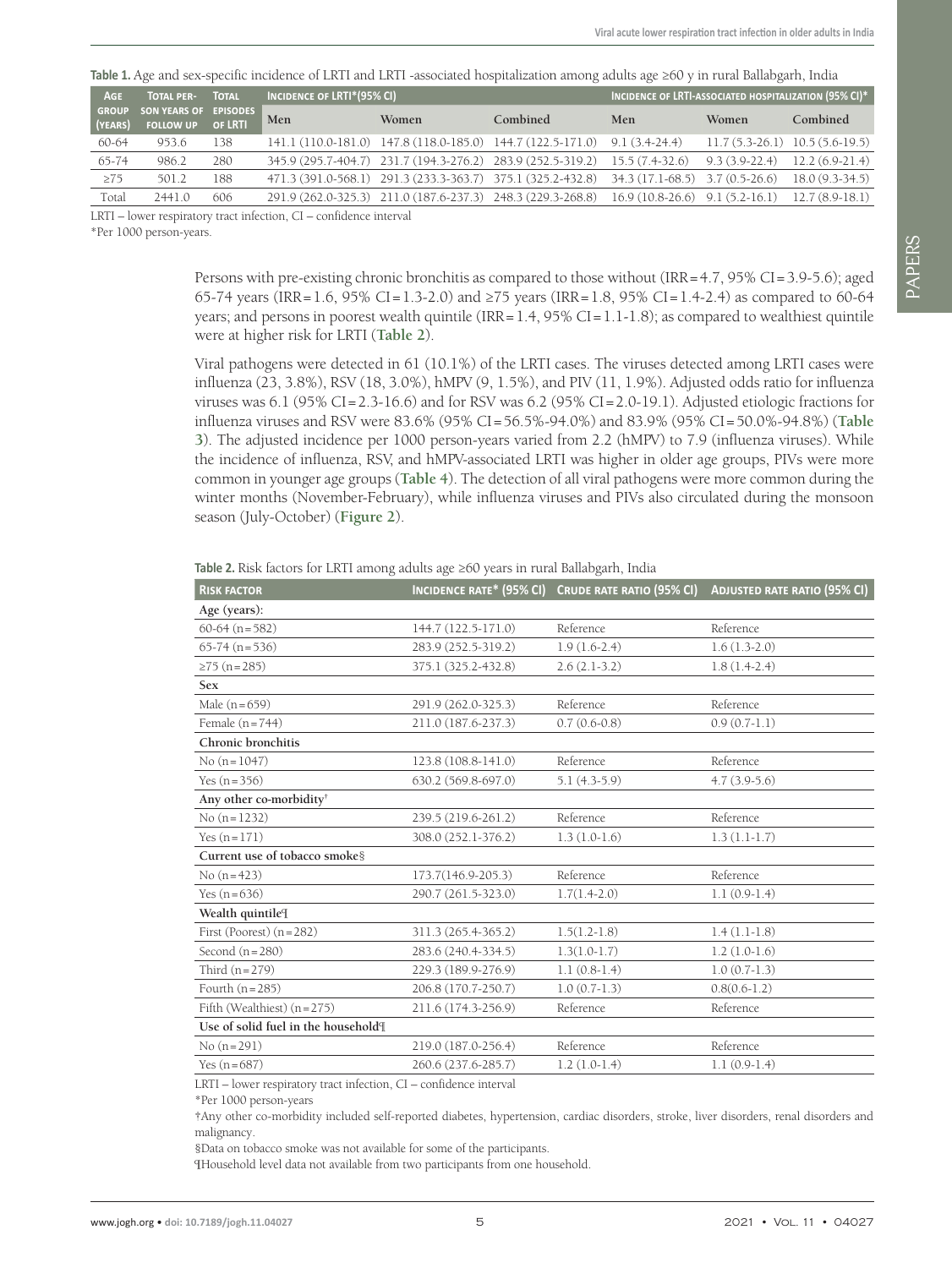#### **Table 3.** Etiologic fraction for viral pathogens associated with LRTI among adults age ≥60 years in rural Ballabgarh, India

| <b>PATHOGEN</b>                   | <b>TOTAL DETEC-</b><br><b>TIONS AMONG</b><br><b>606 LRTI CASES</b> | <b>POSITIVITY AMONG</b><br>LRTI CASES, %<br>(95% CI) | <b>POSITIVITY AMONG</b><br>780 CONTROLS, %<br>(95% CI) | <b>CRUDE OR</b><br>(95% CI) | aOR† (95% CI)   | <b>ADJUSTED ETIO-</b><br><b>LOGIC FRACTIONS.</b><br>% (95% CI) | <b>ADJUSTED POSITIV-</b><br><b>ITY AMONG LRTI</b><br>CASES¶, % (95% CI) |
|-----------------------------------|--------------------------------------------------------------------|------------------------------------------------------|--------------------------------------------------------|-----------------------------|-----------------|----------------------------------------------------------------|-------------------------------------------------------------------------|
| Influenza viruses                 | 23                                                                 | $3.8(2.3-5.3)$                                       | $0.6(0.1-1.2)$                                         | $6.1(2.2-20.7)$             |                 | $6.1(2.3-16.6)$ 83.6 (56.5-94.0)                               | $3.2(1.3-5.0)$                                                          |
| Respiratory syncytial virus (RSV) | 18                                                                 | $3.0(1.6-4.3)$                                       | $0.5(0-1.0)$                                           | $5.9(1.9-24.2)$             |                 | $6.2$ $(2.0-19.1)$ $83.9$ $(50.0-94.8)$                        | $2.5(0.8-4.1)$                                                          |
| Human metapneumo virus (hMPV)     | Q                                                                  | $1.5(0.5-2.4)$                                       | $0.6(0.1-1.2)$                                         | $2.3(0.7-8.9)$              | $2.5(0.8-7.8)$  | $60.0(0-87.2)$                                                 | $0.9(0-2.1)$                                                            |
| Parainfluenza viruses (PIV)       |                                                                    | $1.9(0.7-2.9)$                                       | $0.6(0.1-1.2)$                                         | $3.1(1.0-11.4)$             | $4.4(1.5-12.8)$ | 77.3 (33.3-92.2)                                               | $1.5(0.2-2.7)$                                                          |
|                                   |                                                                    |                                                      |                                                        |                             |                 |                                                                |                                                                         |

LTRI – lower respiratory tract infection, CI – confidence interval, OR – odds ratio, aOR – adjusted odds ratio

\*Per 1000 person-years. †Adjusted for age, sex, and month of infection.

§Calculated by the formula  $1-(1/aOR) \times 100$  and denotes proportion of LRTI cases among those with viral detection that can be attributed to the viral pathogen. ¶Calculated by multiplying the positivity of viral pathogens among LRTI cases with respective adjusted etiologic fractions and denotes proportion of LRTI in the population with a viral pathogen in which the pathogen can be attributed to have played a possible causal role in disease development.

**Table 4.** Adjusted incidence of virus-associated LRTI among adults age ≥60 years in rural Ballabgarh, India

| <b>AGE GROUP</b> | ADJUSTED INCIDENCE OF VIRUS-ASSOCIATED LRTI* (95% CI) <sup>+</sup> |                                    |                              |                              |  |  |  |
|------------------|--------------------------------------------------------------------|------------------------------------|------------------------------|------------------------------|--|--|--|
| (YEARS)          | <b>INFLUENZA VIRUSES</b>                                           | <b>RESPIRATORY SYNCYTIAL VIRUS</b> | <b>HUMAN METAPNEUMOVIRUS</b> | <b>PARAINFLUENZA VIRUSES</b> |  |  |  |
| 60-64            | $5.3(1.6-13.2)$                                                    | $2.6(0.5-8.1)$                     | $0.6(0-6.5)$                 | $4.9(0.9-12.9)$              |  |  |  |
| 65-74            | $8.4(3.1-17.7)$                                                    | $7.6(2.4-14.7)$                    | $2.5(0-9.4)$                 | $3.1(0.5-10.0)$              |  |  |  |
| $\geq 75$        | $11.7(3.8-27.5)$                                                   | $10.1(2.7-22.3)$                   | $4.8(0-18.6)$                | $3.1(0.3-14.8)$              |  |  |  |
| Total            | $7.9(3.6-13.3)$                                                    | $6.2(2.3-9.8)$                     | $2.2(0-6.2)$                 | $3.8(0.9-8.0)$               |  |  |  |

CI – confidence interval

\*Per 1000 person-years.

†Adjusted by multiplying the crude incidence of virus associated LRTI by respective etiologic fractions.



**Figure 2.** Monthly detection of respiratory viruses among adults age ≥60 years with acute lower respiratory tract infections (LRTI) in rural Ballabgarh, India, January 2015-January 2017. **Panel A.** Influenza viruses. **Panel B.** Respiratory syncytial virus. **Panel C.** Human meta-pneumovirus. **Panel D.** Parainfluenza viruses.

#### DISCUSSION

This study estimated the incidence, risk factors and etiology of LRTI among community-dwelling older adults in India through a multi-year longitudinal follow up. We found the incidence of LRTI in older adults to be 248 per 1000 person-years, while incidence of LRTI hospitalization was 12 per 1000 person-years. Those with pre-existing chronic bronchitis were five times more likely than those without pre-existing chronic bronchitis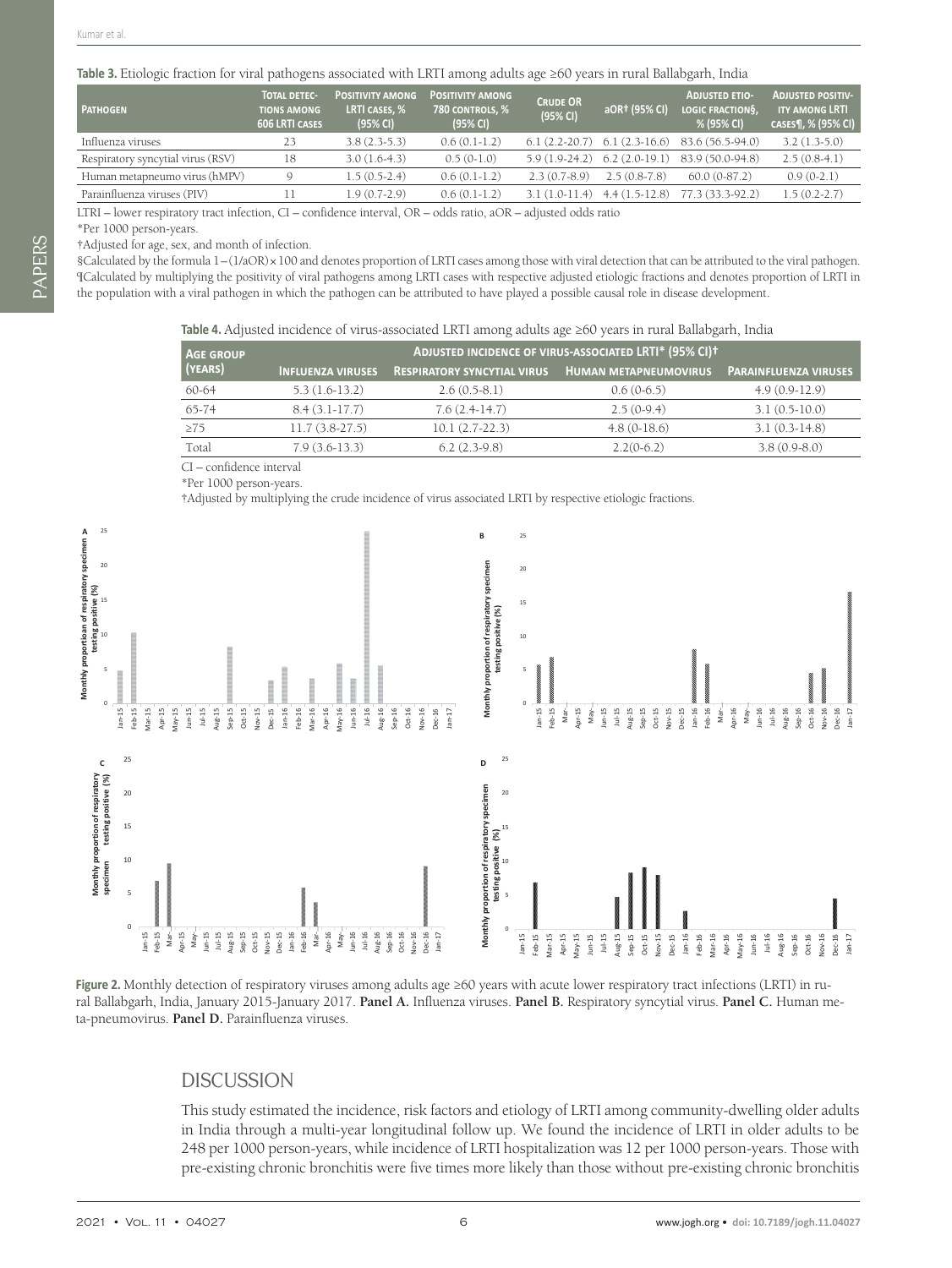to acquire LRTI during the study period. Those aged 75 years or more, or in the poorest wealth quintile were also at increased risk of LRTI. A virus could be detected only in 11% of the LRTI episodes; influenza viruses being most common. Thirty-day all-cause mortality after an episode of LRTI was 3.5%.

We found an incidence of LRTI of 248.3 per 1000 person-years, which is similar to the estimate from the Global Burden of Disease (GBD) study for older adults in South Asia. The GBD study estimated incidence of LRTI in individuals  $>70$  years to be 230.7 per 1000 person-years  $(95\%$  CI=214.9-247.7) [24]. We could not find any comparable data on LRTI or pneumonia incidence from India or other developing countries. A population-based study in United Kingdom reported an incidence of LRTI ranging from 92.2 episodes per 1000 person-years in 65-69 years to 187.9 per 1000 person years in 85-89 years. This study also reported the incidence of community-acquired pneumonia as 2.8-21.8 per 1000 person-years [25]. Our study was community-based and used a symptom complex of high respiratory rate along with one of the three symptoms: productive cough, chest pain, and wheezing. High respiratory rate has been shown to have a high diagnostic odds ratio and specificity to diagnose radiographic pneumonia in adults and is unlikely to overestimate the burden of LRTI in our setting [26].Our study like other studies also reports a much higher incidence of LRTI with increasing age. LRTI incidence was two and half times greater among those ≥75 years (375.1 per 1000 person-years) as compared to those in the 60-64-year age group (144.7 per 1000 person-years). LRTI incidence was higher among men (291.9 per 1000 person-years) than women (211.0 per 1000 person-years). This higher incidence in men occurred in the two older age groups that we studied but not in those 60-64 years.

The overall incidence of LRTI-associated hospitalization in our study was 12.7 per 1000 person-years. Our observed incidence rate of hospitalization of 12.2 per 1000 person-years  $(95\%$  CI=6.9-21.4) in older adults aged 65-74 years is higher than a previous meta-analysis, which had reported the rate of pneumonia-associated hospitalization in developing countries to be 4.9 per 1000 person-years in the same age group [4]. However, our observed incidence rate is comparable to the findings of studies conducted in Japan (65-74 years, 16.9 per 1000 person-years) [27] and US (65-79 years, 6.3 per 1000 person-years) [28] between 2010 and 2013. A hospital based study conducted in Vietnam between 2009 and 2010 found a much lower incidence of pneumonia per 1000 person-years of 2.67 in the age group 65-74 and 6.95 in those ≥75 years [29]. We found higher incidence rates of hospitalization among those aged ≥75 years (18.0 per 1000 person years, 95% CI = 9.3-34.5) which was similar to the estimated incidence reported in the meta-analysis for developing countries (75-84 years, 14.6 per 1000 person-years; >85 years, 5.6 per 1000 person-years) [4] and rates in US (16.4 per 1000 person-years in those ≥80 years) [28]; however, this was lower than what was observed in Japan (75.4 per 1000 person-years in those ≥85 years) [27]. Thirty-day mortality after an episode of LRTI in our study was 3.5%, which was lower than other settings, [27,30] though similar mortality was found among ambulatory cases in a few studies in Europe [6,7].

Our study found higher age, pre-existing chronic bronchitis, other pre-existing co-morbidities, and being in the poorest household income quintile as risk factors for LRTI. The high incidence of LRTI in our cohort could possibly be due to a high prevalence of pre-existing chronic bronchitis; one in four participants suffering from the condition. Previous studies have reported chronic bronchitis and smoking as independent risk factors for LRTI [7,29,31]. The large number of households using solid fuel indoors and high prevalence of smoking in the study population might have contributed to the high burden of chronic bronchitis and LRTI, though we could not find a positive association between LRTI incidence and solid fuel use in the household or smoking.

In our study, viral pathogens could be detected from 10.1% of the cases of LRTI. Influenza viruses and RSV were the most commonly detected. To our knowledge, no previous study has reported the detection of viral pathogens in community-acquired LRTI among older adults in India. Our findings are similar to another study from China, which reported detection of viral pathogens in 14.7% hospitalized LRTI cases among those ≥65 years; influenza being the most common pathogen [32]. This study also reported lower detection of viral pathogens with increasing age. In studies conducted in other countries in Asia-Pacific region, viral pathogens could be detected in 15%-29% of cases of pneumonia among older adults; rhinoviruses (HRV) and influenza viruses were the most commonly detected viruses in those studies [27,29,33]. In a study conducted in the United States, HRV was the most common viral pathogen detected from hospitalized pneumonia cases, followed by influenza viruses and hMPV.<sup>28</sup> Others have reported influenza viruses and RSV as the most common viral pathogens in pneumonia in older adults [34]. A meta-analysis that assessed the etiologic role of respiratory viruses in ARI in older adults found high etiologic fractions for RSV (odds ratio (OR)=8.5; EF=88%), influenza viruses (OR=8.3; EF=88%), and hMPV (OR=9.8; EF: 90%) [15]. This is similar to our study, except for hMPV, which had a lower etiologic fraction.

The GBD study estimated the burden of influenza and RSV per 1000 persons among adults of age  $\geq$ 70 years [1]. We found a similar incidence of RSV-associated LRTI. The incidence of influenza-associated pneumonia was lower in our study; though similar estimates for influenza-associated pneumonia were reported by anoth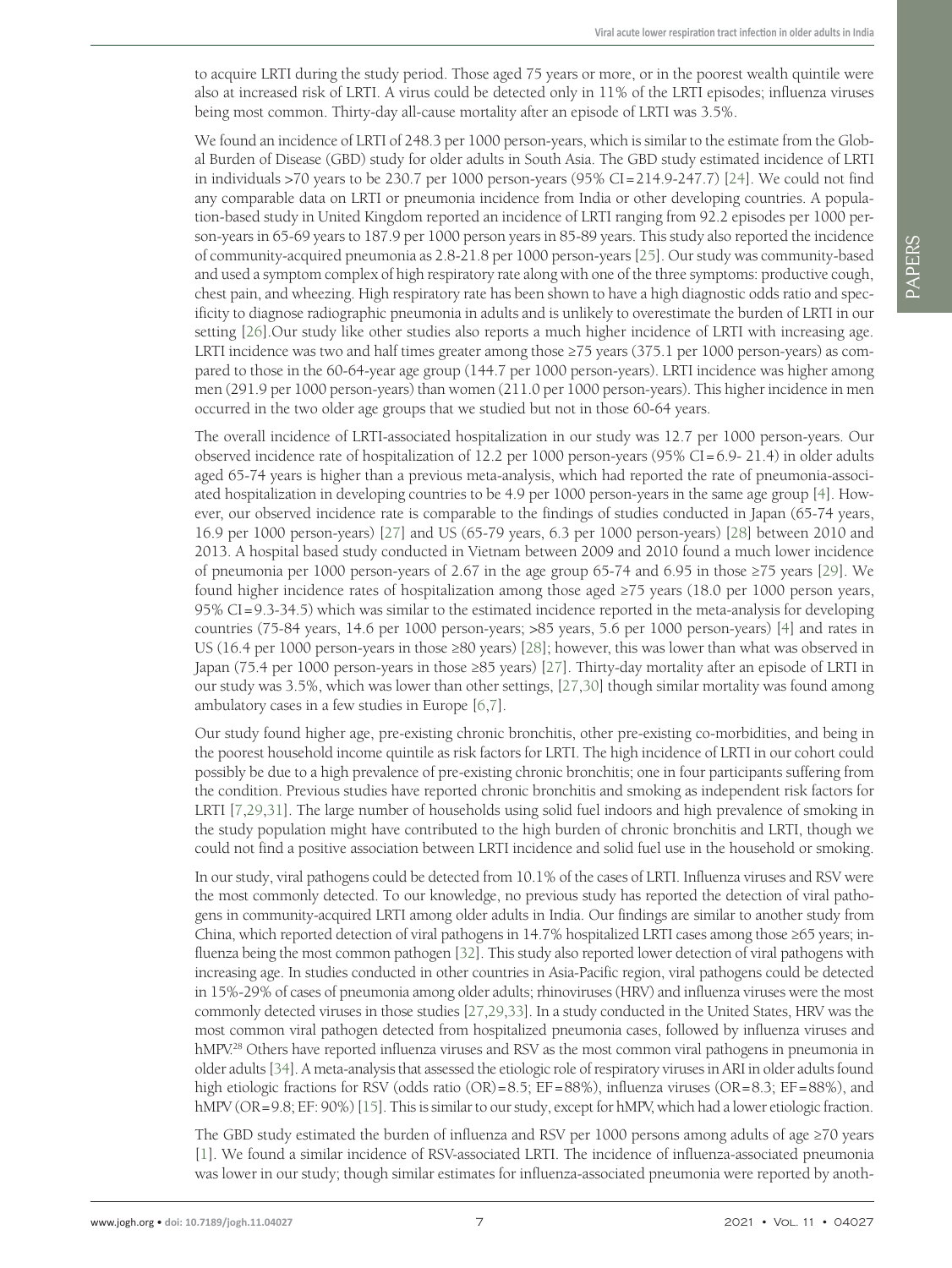DADERS PAPERS er study from Japan [27]. The observed seasonality of influenza virus transmission was similar to that found in other settings and age groups in India [35].

There are some limitations to our studies. The incidence of LRTI must be interpreted with caution, as the diagnosis was based on a reported syndrome and confirmation was not done through radiography. The use of sensitive case definition in absence of radiography could have also led to inclusion of non-infective aggravations of chronic respiratory diseases. However, guidelines of the British Thoracic Society have advocated diagnosis in the community based predominantly on clinical symptoms [36]. Testing for only four viral pathogens and not testing for HRV could be the reason for lower viral detection among LRTI cases in our study. Since specimen collection visits took place once a week, we may have underestimated viral burden as viral shedding might have ceased by the time study staff arrived at the household. There may be issues about attributing causality for LRTI from detected pathogens from upper respiratory specimens, as they may simply indicate carriage and not infection, though we attempted to account for this by using etiologic fraction analysis.

Nevertheless, our study is probably the first such community-based cohort study of older adults studying etiology of LRTI in India and one of the few from a low-resource setting. The high burden of LRTI in this population and associated mortality may require multi-modal interventions including vaccination against pathogens including influenza; support for smoking cessation for management of chronic bronchitis; and appropriate management of co-existing morbidities. In India, currently there is no public health vaccination program for older adults, and only limited influenza or pneumococcal vaccination use in the private sector for older adults. More such community-based studies are required to estimate the disease and economic burden of LRTI among older adults to inform the policy makers. India's National Programme for the Healthcare of Elderly provides an ideal platform for introduction of these interventions in the country.

## **CONCLUSIONS**

The incidence of clinically-defined LRTI was 248 per 1000 person-years among older adults in rural India in this rural cohort of community-dwelling older adults with incidence increasing with age. Influenza viruses and RSV were the most common viral pathogens detected. These results suggest the need for a comprehensive multi-pronged population-based approach for LRTI prevention and control among the elderly.

**Acknowledgements:** We acknowledge the support of all the investigators and co-investigators, our research staff, study participants, and other members of the community who helped us in conducting this study. The study was approved by the Institutional Ethics Committee of AIIMS, New Delhi (approval letter number: IEC/OP-07/14.11.2014, RP-50/2014) and the Institutional Review Board of the US CDC (protocol number-6296).

**Disclaimer:** The findings and conclusions in this paper are those of the authors and do not necessarily represent the official position of the US CDC.

**Funding:** The study was funded by US CDC through a co-operative agreement with AIIMS. [5U01IP000492].

**Authorship contributions:** AK, RkK, RA, KL, SS, LD, ABD, and DRP were involved in the planning of the study and development of the study protocols and tools. RkK, DRP, RA, VVN, AW, RC, and GG formed the field team that supervised the field data collection. LD, AC, RmK, AvC, SD, SL, and BW were part of the laboratory team performing the virologic studies. RkK, SS, and GG performed the data analysis. RkK and AK drafted the manuscript and incorporated the comments of all the authors. All the authors have read and approved the manuscript. AK is guarantor of the paper.

**Competing interests:** The authors completed the ICMJE Unified Competing Interest form (available upon request from the corresponding author), and declare no conflicts of interest.

- 1 GBD 2017 Causes of Death Collaborators. Global, regional, and national age-sex specific mortality for 282 causes of death in 195 countries and territories, 1980-2017: a systematic analysis for the Global Burden of Disease Study 2017. Lancet. 2018;392:1736- 88. Medline:30496103 doi:10.1016/S0140-6736(18)32203-7
- 2 Janssens JP, Krause KH. Pneumonia in the very old. Lancet Infect Dis. 2004;4:112-24. Medline:14871636 doi:10.1016/S1473- 3099(04)00931-4
- 3 Stupka JE, Mortensen EM, Anzueto A, Restrepo MI. Community-acquired pneumonia in elderly patients. Aging Health. 2009;5:763-74. Medline:20694055 doi:10.2217/ahe.09.74
- 4 Shi T, Denouel A, Tietjen AK, Lee JW, Falsey AR, Demont C, et al. Global and Regional Burden of Hospital Admissions for Pneumonia in Older Adults: A Systematic Review and Meta- Analysis. J Infect Dis. 2020;222:S570-6. Medline:30849172 doi:10.1093/ infdis/jiz053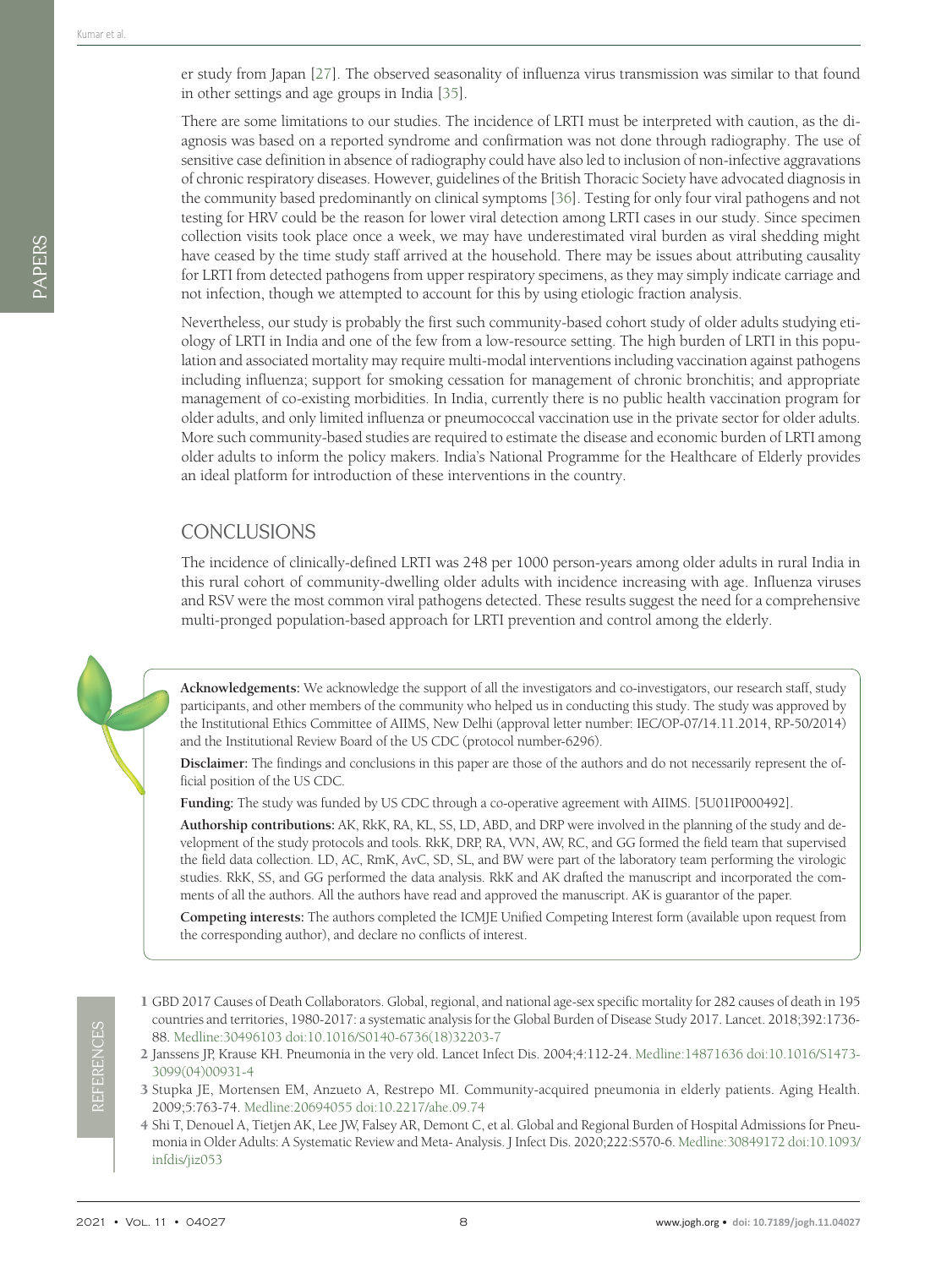- 5 Quan TP, Fawcett NJ, Wrightson JM, Finney J, Wyllie D, Jeffery K, et al. Increasing burden of community-acquired pneumonia leading to hospitalisation, 1998–2014. Thorax. 2016;71:535-42. Medline:26888780 doi:10.1136/thoraxjnl-2015-207688
- 6 Ochoa-Gondar O, Vila-Córcoles A, de Diego C, Arija V, Maxenchs M, Grive M, et al. The burden of community-acquired pneumonia in the elderly: the Spanish EVAN-65 Study. BMC Public Health. 2008;8:222. Medline:18582392 doi:10.1186/1471- 2458-8-222
- 7 Kolditz M, Tesch F, Mocke L, Hoffken G, Ewig S, Schmitt J. Burden and risk factors of ambulatory or hospitalized CAP: a population-based cohort study. Respir Med. 2016;121:32-8. Medline:27888989 doi:10.1016/j.rmed.2016.10.015
- 8 File TM Jr, Marrie TJ. Burden of community-acquired pneumonia in North American Adults. Postgrad Med. 2010;122:130- 41. Medline:20203464 doi:10.3810/pgm.2010.03.2130
- 9 Konomura K, Nagai H, Akazawa M. Economic burden of community-acquired pneumonia among elderly patients: a Japanese perspective. Pneumonia (Nathan). 2017;9:19. Medline:29226070 doi:10.1186/s41479-017-0042-1
- 10 Brown JD, Harnett J, Chambers R, Sato R. The relative burden of community-acquired pneumonia hospitalizations in older adults: a retrospective observational study in the United States. BMC Geriatr. 2018;18:92. Medline:29661135 doi:10.1186/ s12877-018-0787-2
- 11 India State-Level Disease Burden Initiative Collaborators. Nations within a nation: variations in epidemiological transition across the states of India, 1990-2016 in the Global Burden of Disease Study. Lancet. 2017;390:2437-60. Medline:29150201 doi:10.1016/S0140-6736(17)32804-0
- 12 Jain SK, Jain S, Trikha S. Study of Clinical, Radiological, and Bacteriological Profile of Community-Acquired Pneumonia in Hospitalized Patients of Gajra Raja Medical College, Gwalior, Central India. Int J Sci Stud. 2014;2:96-100.
- 13 Nagesh Kumar TC, Rafiudeen R, Rashmi K. A study of clinical and etiological profile of community-acquired pneumonia with special reference to atypical pneumonia. Ann Niger Med. 2017;11:11-6.
- 14 Dey S, Nambiar D, Lakshmi JK, Sheikh K, Reddy KS. Health of the Elderly in India: Challenges of Access and Affordability. In: National Research Council (US) Panel on Policy Research and Data Needs to Meet the Challenge of Aging in Asia; Smith JP, Majmundar M, editors. Aging in Asia: Findings From New and Emerging Data Initiatives. Washington DC: National Academies Press (US); 2012.
- 15 Shi T, Arnott A, Semogas I, Falsey AR, Openshaw P, Wedzicha JA, et al. The Etiological Role of Common Respiratory Viruses in Acute Respiratory Infections in Older Adults: A Systematic Review and Meta-analysis. J Infect Dis. 2020;222:S563-9. Medline:30849176 doi:10.1093/infdis/jiy662
- 16 Directorate General of Health Services, Ministry of Health and Family Welfare, Government of India. Operational Guidelines: National Programme for Health Care of the Elderly. Available: https://main.mohfw.gov.in/sites/default/files/8324324521Operational\_Guidelines\_NPHCE\_final.pdf. Accessed: 25 March 2021.
- 17 Krishnan A, Amarchand R, Gupta V, Lafond KE, Rizwan SA. Saha Set al. Epidemiology of acute respiratory infections in children - preliminary results of a cohort in a rural north Indian community. BMC Infect Dis. 2015;15:462. Medline:26502931 doi:10.1186/s12879-015-1188-1
- 18 Viegi G, Pistelli F, Sherrill DL, Maio S, Baldacci S, Carrozzi L. Definition, epidemiology and natural history of COPD. Eur Respir J. 2007;30:993-1013. Medline:17978157 doi:10.1183/09031936.00082507
- 19 Nicholson KG, Kent J, Hammersley V, Cancio E. Acute viral infections of upper respiratory tract in elderly people living in the community: comparative, population-based study of disease burden. BMJ. 1997;315:1060. Medline:9366736 doi:10.1136/ bmj.315.7115.1060
- 20 Shu B, Wu KH, Emery S, Villanueva J, Johnson R, Guthrie E, et al. Design and performance of the CDC real-time reverse transcriptase PCR swine flu panel for detection of 2009 A (H1N1) pandemic influenza virus. J Clin Microbiol. 2011;49:2614-9. Medline:21593260 doi:10.1128/JCM.02636-10
- 21 Whitaker B, Alroy KA, Guthrie E, Schildecker S, Hiers S, Woodard J, et al. Strengthening laboratory capacity for detection of respiratory viral pathogens through Global Health Agenda (GHSA) framework. Afr J Lab Med. 2019;8:861. Medline:31392168 doi:10.4102/ajlm.v8i1.861
- 22 Krishnan A, Kumar R, Broor S, Gopal G, Saha S, Amarchand R, et al. Epidemiology of viral acute lower respiratory infections in a community-based cohort of rural north Indian children. J Glob Health. 2019;9:010433. Medline:31131104 doi:10.7189/ jogh.09.010433
- 23 Self WH, Williams DJ, Zhu Y, Ampofo K, Pavia AT, Chappell JD, et al. Respiratory viral detection in children and adults: comparing asymptomatic controls and patients with community-acquired pneumonia. J Infect Dis. 2016;213:584-91. Medline:26180044 doi:10.1093/infdis/jiv323
- 24 GBD 2016 Lower Respiratory Infections Collaborators. Estimates of global, regional, and national morbidity, mortality and aetiologies of lower respiratory infections in 195 countries, 1990-2016: a systematic analysis for the Global Burden of Disease Study 2016. Lancet Infect Dis. 2018;18:1191-210. Medline:30243584 doi:10.1016/S1473-3099(18)30310-4
- 25 Millett ERC, Quint JK, Smeeth L, Daniel RM, Thomas SL. Incidence of Community-Acquired Lower Respiratory Tract Infections and Pneumonia among Older Adults in the United Kingdom: A Population-Based Study. PLoS One. 2013;8:e75131. Medline:24040394 doi:10.1371/journal.pone.0075131
- 26 Htun TP, Sun Y, Chua HL, Pang J. Clinical features for diagnosis of pneumonia among adults in primary care setting: A systematic and meta-review. Sci Rep. 2019;9:7600. Medline:31110214 doi:10.1038/s41598-019-44145-y
- 27 Morimoto K, Suzuki M, Ishifuji T, Yaegashi M, Asoh N, Hamashige N, et al. The Burden and Etiology of Community-Onset Pneumonia in the Aging Japanese Population: A Multicenter Prospective Study. PLoS One. 2015;10:e0122247. Medline:25822890 doi:10.1371/journal.pone.0122247